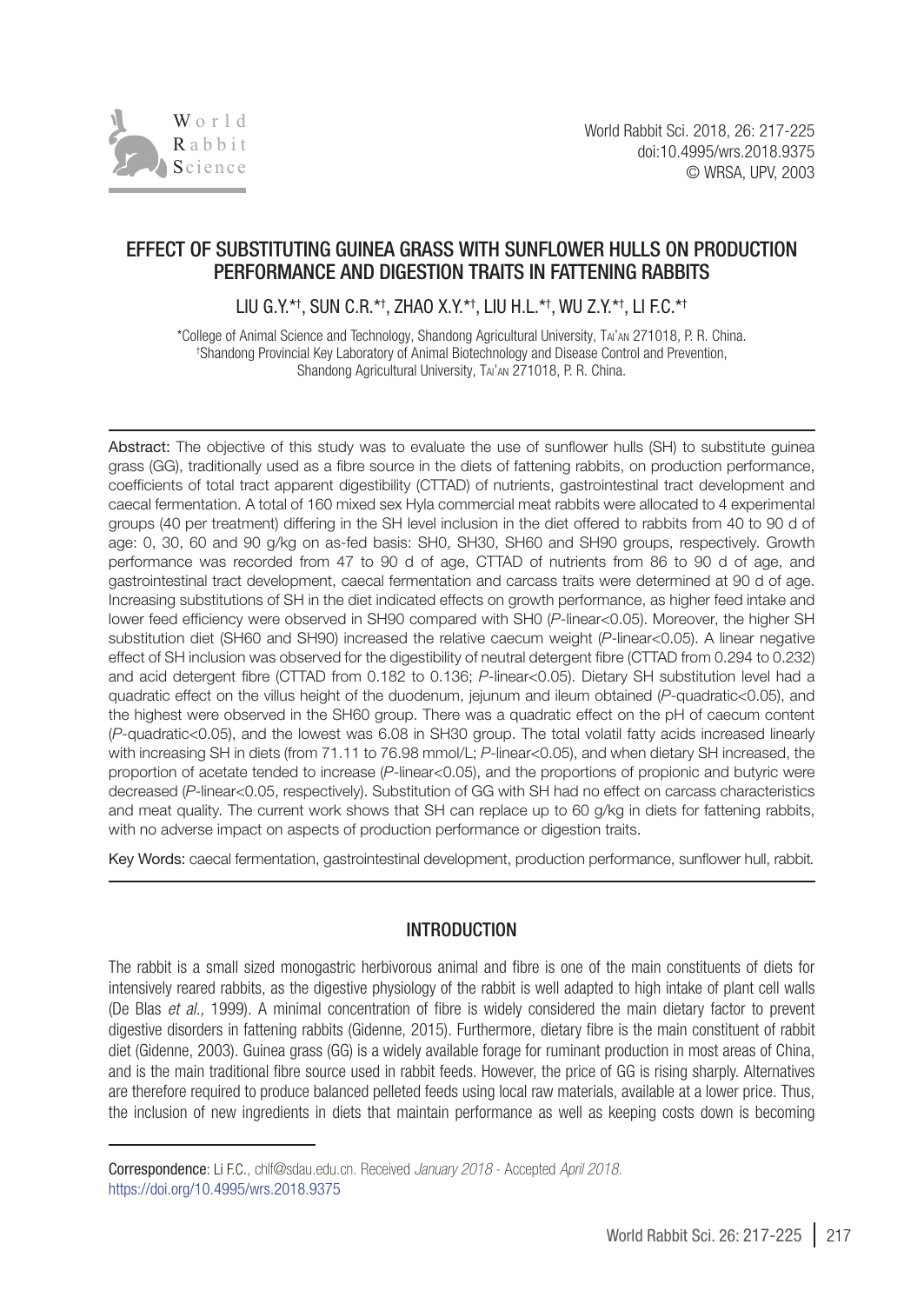more important. Sunflower hulls (SH) are one of the by-products of sunflower seed processing, and the price is much cheaper than that of GG in China. SH is a fibrous ingredient with a low energetic value, and SH fibre is characterised by a high amount of acid detergent lignin (ADL) (García *et al.,*1996). Nicodemus *et al.* (2002) reported that SH included at moderate levels (150 g/kg) in the diet of growing rabbits reduced accumulation of digesta in the caecum, which increased voluntary feed intake but impaired growth rate and feed efficiency. SH, as a high dietary ADL concentration, has been related to an impairment of caecal fermentation (García *et al.,*2000a) and to damage of the mucosa (Chiou *et al.,*1994). However, few works have been conducted on the use of SH to substitute GG in fattening rabbit feeding. This study evaluates the use of SH in the diets of fattening rabbits by examining its effect on the production performance, coefficient of total tract apparent digestibility (CTTAD) of nutrients, gastrointestinal tract development and caecal fermentation activity.

## MATERIALS AND METHODS

#### *Animals and diets*

A total of 160 forty-day-old Hyla commercial meat rabbits (half male and half female) with similar body weights  $(1309±50$  g) were used in this study. All rabbits were randomly divided into 4 groups (n=40, 20 males and 20 females per group) differing in the diet fed during the experiment from 40 to 90 d of age. Rabbits were individually housed in cages (60×40×40 cm). Each cage contained a feeder to provide free access to feed and a nipple drinker to provide free access to water. During the trial, all the rabbits were housed in a closed and ventilated building in which the maximum temperature was 25°C and the minimum temperature was 10°C. A cycle of 12 h of light and 12 h of dark was used throughout this trial.

In the 4 experimental diets, the SH levels (purchased from Tai'an Fortune Sunshine Feed Co. Ltd, China) used in substitution of GG were 0, 30, 60 and 90 g/kg on as-fed basis (groups SH0, SH30, SH60 and SH90, respectively). The chemical composition of SH and GG hay are shown in Table 1. The diets (Table 2) were formulated according to the values from NRC (1977). The 4 diets were passed through a roller mill prior to being mixed and pelletised (3-4 mm in diameter and 10-15 mm in length), and stored in the dark.

## *Experimental procedures*

The experimental procedures were approved by the Committee of Ethics in Research of Shandong Agricultural University and performed in accordance with the Guidelines for Experimental Animals of the Ministry of Science and Technology (Beijing, China). The feed was offered *ad libitum*. The total experiment consisted of a 7-d adjustment period followed by a 43-d experimental period, including a 4 d period (day 86 to day 90) for faeces collection.

Individual weight was measured at the beginning and end of the trial and the average daily gain (ADG) calculated. The average daily feed intake (ADFI) was calculated according to total feed intake divided by total experimental days. The feed conversion ratio (FCR) was then calculated as kg feed intake/kg weight gain. The ADG, ADFI and FCR calculations did not include the 7-d adaptation period.

The CTTAD of nutrients was measured in an *in vivo* digestibility assay carried out on 32 rabbits: 8 animals of both sexes per diet chosen as representative of the live weight, mean and variability within groups. Following a 3-d period of adaptation to metabolism cages, the feed intake (*ad libitum* access) and total faecal output (caecotrophy was not prevented) were recorded for each rabbit over a 4-d period. The digestibility trial lasted from 86 to 90 d of age to

|                  |               |     | ັ    | ັ<br>$\sim$ | $\sim$ |     |          |                |
|------------------|---------------|-----|------|-------------|--------|-----|----------|----------------|
| Items            | (MJ/ka)<br>GE | DM  | UI   |             | NDF    | ADF | ADL      | Ash            |
| Sunflower hull   | 9.63          | 903 | 29.9 |             | 707    | 459 | 65       | 39.9           |
| Guinea grass hay | 5.95          | 862 | 84.6 | 0.6         |        | 385 | ь<br>ັບເ | 70.1<br>$\sim$ |

Table 1: Chemical composition of sunflower hull and guinea grass (g/kg, as-fed basis).

GE, gross energy; DM, dry matter; CP, crude protein; EE, ether extract; NDF, neutral detergent fibre; ADF, acid detergent fibre; ADL, acid detergent lignin.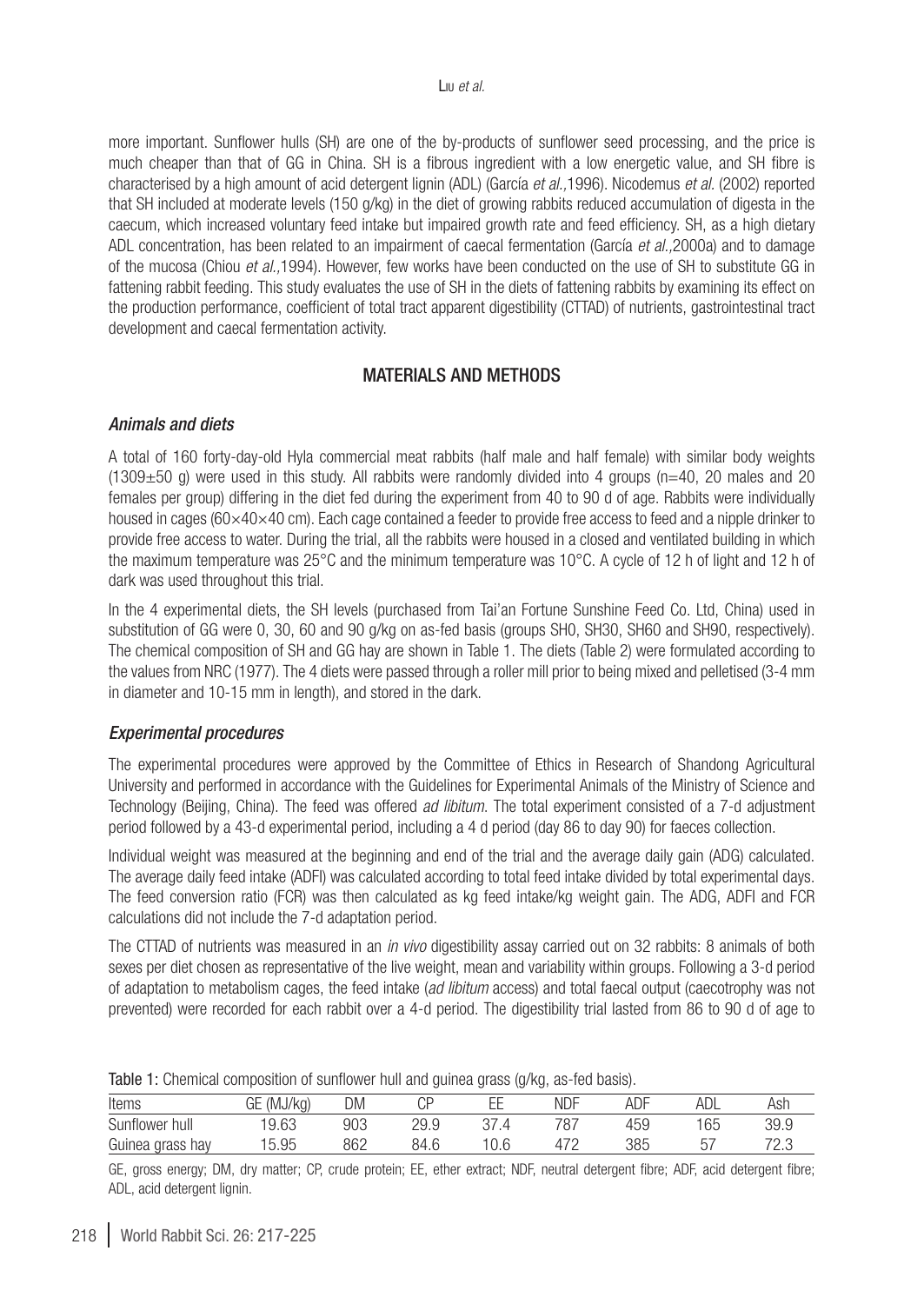| Items                                        |                 | Group       |             |             |
|----------------------------------------------|-----------------|-------------|-------------|-------------|
|                                              | SH <sub>0</sub> | <b>SH30</b> | <b>SH60</b> | <b>SH90</b> |
| Ingredients                                  |                 |             |             |             |
| Corn                                         | 200             | 200         | 200         | 200         |
| Soybean meal                                 | 200             | 200         | 200         | 200         |
| Wheat bran                                   | 100             | 100         | 100         | 100         |
| Wheat middling                               | 125             | 125         | 125         | 125         |
| Alfalfa hay                                  | 50              | 50          | 50          | 50          |
| Beanstalk                                    | 50              | 50          | 50          | 50          |
| Rice hull                                    | 50              | 50          | 50          | 50          |
| Guinea grass hay                             | 200             | 170         | 140         | 110         |
| Sunflower hull                               | $\mathbf 0$     | 30          | 60          | 90          |
| CaHPO <sub>4</sub>                           | 10              | 10          | 10          | 10          |
| Salt                                         | 5               | 5           | 5           | 5           |
| Premix <sup>1</sup>                          | 10              | 10          | 10          | 10          |
| Energy and chemical composition <sup>2</sup> |                 |             |             |             |
| GE (MJ/kg)                                   | 16.43           | 16.35       | 16.33       | 16.14       |
| DM                                           | 900             | 902         | 904         | 905         |
| <b>CP</b>                                    | 163             | 161         | 159         | 157         |
| EE.                                          | 21.1            | 22.0        | 23.2        | 24.1        |
| <b>NDF</b>                                   | 351             | 361         | 370         | 389         |
| ADF                                          | 202             | 204         | 205         | 206         |
| ADL                                          | 35              | 37          | 39          | 42          |
| Ash                                          | 98.7            | 97.0        | 96.2        | 95.3        |

Table 2: Ingredient of the experimental diets and chemical analysis (g/kg, as-fed basis).

GE, gross energy; DM, dry matter; CP, crude protein; EE, ether extract; NDF, neutral detergent fibre; ADF, acid detergent fibre; ADL, acid detergent lignin.

'The premix provides the following per kilogram of diet: vitamin A 8000 IU; vitamin D<sub>3</sub> 31,000 IU; vitamin E 50 mg; Lysine 1.5 g; Methionine 1.5 g; Cu (as copper sulphate) 50 mg; Fe (as ferrous sulphate) 100 mg; Mn (as manganese sulphate) 30 mg; Mg (as magnesium sulphate) 150 mg; I (as potassium iodide) 0.1 mg; Se (as sodium selenite) 0.1 mg. 2 Measured values.

determine the CTTAD of dry matter (DM), gross energy (GE), crude protein (CP), ether extract (EE), neutral detergent fibre (NDF), acid detergent fibre (ADF) and ADL of the diets.

At the end of the digestibility trial (90 d), the 32 rabbits were weighed (slaughter weight: SW) and measured (body length: BL) before slaughtering (8:00 in the morning). After bleeding, the pelts, paws and full contents were removed and the hot carcasses were weighed after slaughter to calculate the dressing percentage. Dressing percentage=100×hot carcass weight/slaughter weight. Carcasses were chilled at +4°C and after 24 h were weighed. At 24 h drip loss (%)=(hot carcass weight–chilled carcass weight)/hot carcass weight (%). The stomach, small intestine and caecum were removed immediately and weighed before and after emptying their contents. The pH in caecum was immediately measured. A sample of caecal content (200 mg) was diluted with a 1 mL 15% HPO<sub>3</sub> solution and stored at –20°C pending chemical analysis. In addition, the length of the small intestine was measured.

Meanwhile, the whole *Longissimus lumborum* (LL; between the 1<sup>st</sup> and 7<sup>th</sup> lumber vertebra) was removed from the right side of each carcass. The LL was then divided into 3 sub-samples. One sub-sample was used for pH measurements at 45 min and 24 h. The muscle colour (L<sup>\*</sup>, a<sup>\*</sup> and b<sup>\*</sup>) and shear force were determined at the end of the chilling period (24 h) on the second and third sub-samples, respectively. Shear force (kg·f) was measured in triplicate using the Warner-Blatzler meat shear apparatus (C-LM, USA). Each sample were cores ( $\Phi$ =1.25 cm, thickness=2 cm) obtained from LL samples, cut perpendicularly to the fibre direction and previously cooked in a water bath (80°C, 10 min).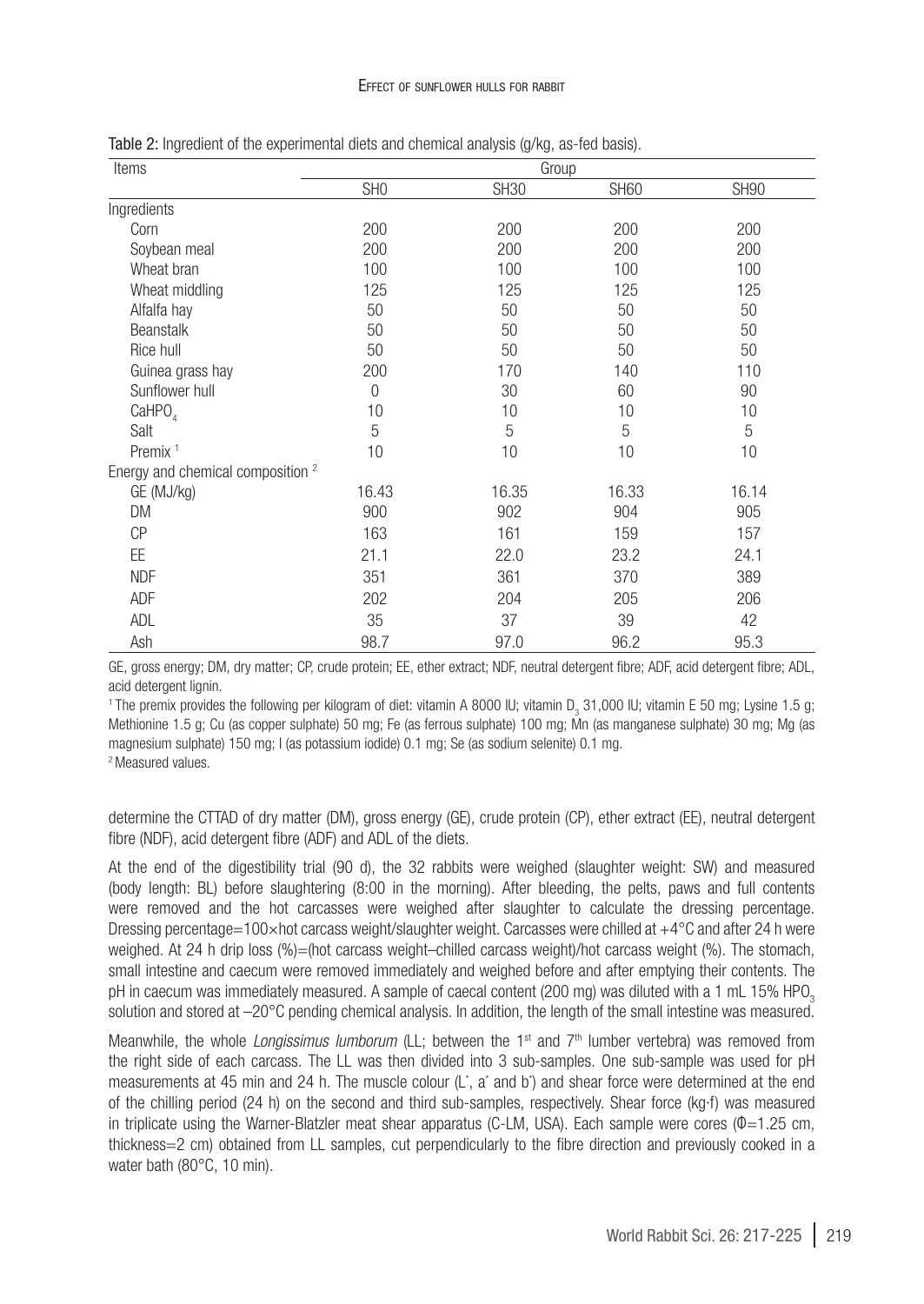## *Chemical analyses*

The Association of Official Analytical Chemists (AOAC) International (2005) procedures were used to determine the content of DM (934.01), CP (954.01) and ash (942.05) in SH, GG, feeds and faeces. CP content (6.25×N) and EE were determined using a Kjeltec Auto 1030 Analyser and a Soxtec 1043, respectively (FOSS Tecator AB, Höganäs, Sweden). Analysis of fibre components was performed according to Goering and Van Soest (1970), except NDF (Van Soest *et al.*, 1991). NDF was assayed with a heat stable amylase and expressed as exclusive of residual ash (NDFom); ADF was expressed as exclusive of residual ash (ADFom); ADL was determined by solubilisation of cellulose with sulphuric acid. The energy levels of the SH, GG, feed and faeces were measured by bomb calorimetry (Parr 6300 Calorimeter, Moline, IL, USA).

The duodenum, jejunum and ileum tissue samples for light microscopy were prepared according to the method of Xu *et al.* (2003) and modified as follows: the 3 cm segments of duodenum, jejunum and ileum were cut longitudinally at the mesenteric attachment and immediately fixed in 10% neutral formalin. The samples were then dehydrated in graded alcohols, cleared with xylene and embedded in paraffin. The serial microtome sections (6 µm thick) were stained with haematoxylin and eosin stain. The villus height and crypt depth of 10 slices of every tissue sample at  $40\times$ magnification under light microscope were measured and the ratio of villus height/crypt depth ratio was calculated.

The pH value of caecal content was determined from each rabbit 45 min post-mortem using a pH meter equipped with a pH probe (Crison MicropH 2001). The thawed samples of caecal contents were then centrifuged at 2500 *g* at 0°C for 10 min. The ammonia nitrogen and volatile fatty acid (VFA) concentrations were measured in the supernatant. The ammonia nitrogen concentration was measured using a spectrophotometer according to Weatherburn (1967). VFA concentration in the supernatant was measured by gas chromatography (Fisons 8000 series, Milan, Italy) equipped with an AS800 automatic injector. The column used was a BD-FFAP 30  $m \times 0.25$  mm $\times 0.25$  µm. Injector and detector temperatures were maintained at 250°C, and the oven temperature was set to 150°C.

## *Statistical analysis*

The experiment was conducted using a completely randomised design (4 treatments, 40 replicates/treatment and one rabbit per replicate). Data on growth performance (n=40/treatment), CTTAD, gastrointestinal tract development, caecal fermentation and carcass traits and meat qualities (n=8/treatment) were analysed by ANOVA in a completely randomised design using the GLM procedure of SAS (SAS Inst., Cary, NC, USA). The orthogonal polynomial contrast test was performed to determine linear and quadratic effect of inclusion level of SH in diets. Differences among treatments were considered statistically significant if *P*<0.05.

## RESULTS AND DISCUSSION

## *Health condition and growth performance*

During the trial no deaths occurred, and no rabbit displayed feed intake reduction, weight loss or disease. ADFI and FCR increased significantly as SH level increased, and a higher feed intake and FCR were observed in SH90 compared with SH0 (*P*-linear=0.023 and *P*-linear=0.045, respectively). However, no significant differences in linear or quadratic effects were observed for ADG (Table 3).

Dietary fibre has been known to affect rabbit performance, but the effects are largely dependent on the source of fibre, due to its highly variable lignification and cell wall complexity and different hemicellulose constituents (Gidenne, 1992; Carabaño *et al.,* 2001; García *et al.,* 2002b). Of course, the main constituent of SH is fibre (NDF>78%), and ADL was higher in SH than GG (165 *vs*. 56.5 g ADL/kg in SH and GG, respectively; Table 1). Nicodemus *et al.* (2002) reported that SH included at moderate levels (150 g/kg) in the diet of growing rabbit increased voluntary feed intake but impaired growth rate and feed efficiency. In the present study, the higher feed intake is due to the increased fibre content of the SH inclusion and the lower DE of the SH diets (9.43 *vs*. 8.88 MJ/kg DE in SH0 and SH90, respectively; Table 4). Besides, the substitution level of SH in the diets did not affect ADG from 47 to 90 d of age, and there were no health problems associated with the dietary treatments or diseases during the trial. A similar effect was previously observed in broilers (Karunajeewa *et al.,*1989; Arija *et al.,*1998).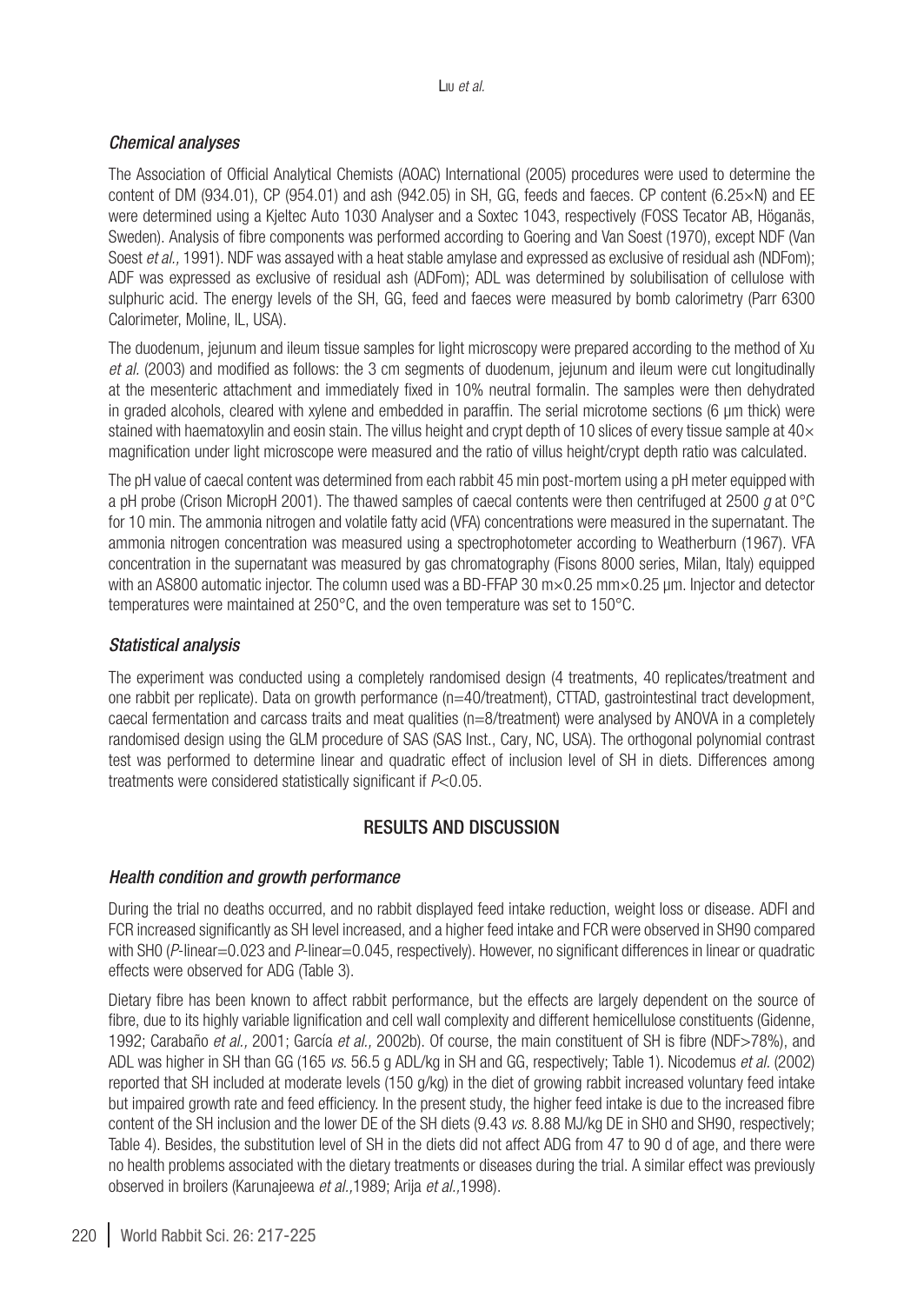|                  |                   |                  | Group            |                    |             | $P-Value$ |           |
|------------------|-------------------|------------------|------------------|--------------------|-------------|-----------|-----------|
| Items            | SH <sub>0</sub>   | SH <sub>30</sub> | SH <sub>60</sub> | <b>SH90</b>        | <b>RMSE</b> | Linear    | Quadratic |
| $IBW$ (g)        | 1546              | 1559             | 1510             | 1571               | 193.0       | 0.541     | 0.433     |
| $ADFI$ ( $q/d$ ) | 144.8ª            | 146.9ab          | 148.4ab          | 151.1 <sup>b</sup> | 11.05       | 0.023     | 0.242     |
| $ADG$ (g/d)      | 32.9              | 32.3             | 32.1             | 30.2               | 7.75        | 0.606     | 0.880     |
| <b>FCR</b>       | 4.40 <sup>a</sup> | $4.55^{ab}$      | $4.62^{ab}$      | 4.98 <sup>b</sup>  | 0.632       | 0.045     | 0.502     |

Table 3: Growth performance of experimental rabbits from 47 day until 90 day (n=40).

Different letters denote significant (P<0.05). RMSE, root mean square error; IBW, initial body weight; ADFI, average daily feed intake; ADG, average daily gain; FCR, feed conversion ratio.

## *CTTAD of nutrients in experimental diets*

A linear negative effect of SH inclusion was observed for the digestibility of NDF (CTTAD from 0.294 to 0.232; *P*-linear=0.0014) and ADF (CTTAD from 0.182 to 0.136; *P*-linear=0.0201). The digestibility of DM, GE, CP and EE was similar in all 4 groups (Table 4).

Fibre source has an important role in regulation of the intestinal transit, gut flora and the intestinal mucosa integrity of rabbits (De Blas *et al.,* 1999; Fortun-Lamothe and Boullier, 2007) and it has been observed that the digestibility of DM, organic matter, CP, EE, NDF, ADF and energy is affected by the source of fibre. The improvement in the nutrient apparent digestibility and the nutritive value of diets with decreasing NDF is well established (Gidenne and Bellier*,* 2000; Xiccato *et al.,* 2002). In our study, we observed that higher SH inclusion in diet impaired digestibility of NDF and ADF. This might be due to the higher ADL in diets with increasing SH level (35, 37, 39 and 42 g ADL/kg in SH0, SH30, SH60 and SH90 group, respectively; Table 2). The high lignin content makes SH hardly digestible by animals.

## *Gastrointestinal tract development*

Table 5 shows the effect of different SH dietary treatments on gastrointestinal tract development. There were no linear or quadratic effect variations in the relative weight (g/kg SW) of stomach, small intestine and their contents. Moreover, the relative lengths of small intestine (/Body length) were not linearly or quadratically affected by SH. However, the relative weight of caecum increased with the increase in SH level (*P*-linear=0.0473).

The intake of high-fibre diets can cause a significant extension of the gastrointestinal tract, with an additional increase in length. The level and type of dietary fibre can play the most important role in controlling gastrointestinal tract development and digestive content (Margüenda *et al.,* 2012). Dietary fibre affects feed intake and the retention time of content in the caecum (De Blas *et al.,* 1999; García *et al.,* 1999, 2002b). At the same level of fibre, the inclusion

|                            |                    |                  | Group        |                    | P-Value     |        |           |
|----------------------------|--------------------|------------------|--------------|--------------------|-------------|--------|-----------|
| <b>Items</b>               | SH <sub>0</sub>    | SH <sub>30</sub> | <b>SH60</b>  | <b>SH90</b>        | <b>RMSE</b> | Linear | Quadratic |
| Digestibility coefficients |                    |                  |              |                    |             |        |           |
| DM                         | 0.526              | 0.563            | 0.534        | 0.550              | 0.048       | 0.6376 | 0.3465    |
| GE                         | 0.574              | 0.576            | 0.534        | 0.550              | 0.029       | 0.6852 | 0.4527    |
| СP                         | 0.733              | 0.759            | 0.740        | 0.728              | 0.032       | 0.5398 | 0.1079    |
| ΕE                         | 0.860              | 0.857            | 0.829        | 0.803              | 0.055       | 0.1800 | 0.4044    |
| <b>NDF</b>                 | 0.294 <sup>b</sup> | $0.285^{b}$      | $0.252^{ab}$ | 0.232a             | 0.067       | 0.0014 | 0.7818    |
| <b>ADF</b>                 | 0.182 <sup>b</sup> | $0.168^{ab}$     | $0.165^{ab}$ | 0.136 <sup>a</sup> | 0.052       | 0.0201 | 0.5823    |
| Diet nutritive values      |                    |                  |              |                    |             |        |           |
| DE (MJ/kg, as-fed basis)   | 9.43               | 9.42             | 8.72         | 8.88               |             |        |           |
| DP (g/kg, as-fed basis)    | 119                | 122              | 118          | 114                |             |        |           |
| DP to DE ratio (g/MJ)      | 12.62              | 12.95            | 13.53        | 12.84              |             |        |           |

Different letters denote significant (*P*<0.05). RMSE, root mean square error. GE, gross energy; DM, dry matter; CP, crude protein; EE, ether extract; NDF, neutral detergent fibre; ADF, acid detergent fibre; DE, digestible energy; DP, digestible protein.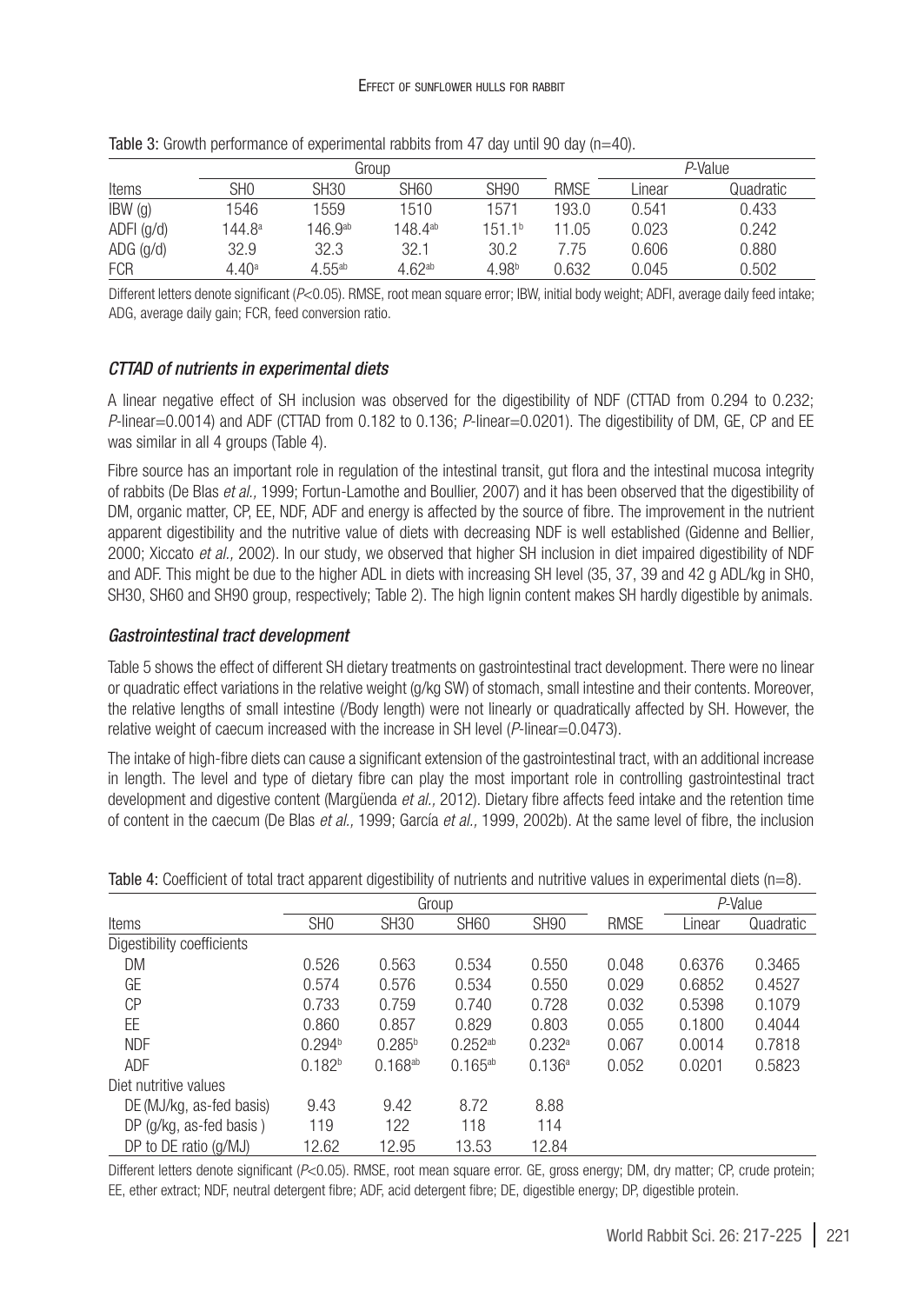|                                                   |                 | Group       |                    |                    |             |        | P-Value   |  |
|---------------------------------------------------|-----------------|-------------|--------------------|--------------------|-------------|--------|-----------|--|
| Items                                             | SH <sub>0</sub> | <b>SH30</b> | <b>SH60</b>        | <b>SH90</b>        | <b>RMSE</b> | Linear | Quadratic |  |
| Stomach relative weight (g/kg SW)                 | 12.02           | 13.04       | 13.35              | 13.38              | 1.372       | 0.2983 | 0.3183    |  |
| Stomach content relative weight (g/kg SW)         | 41.63           | 43.69       | 50.60              | 49.99              | 8.562       | 0.1910 | 0.6621    |  |
| Small intestine relative length (BL)              | 9.53            | 9.56        | 9.85               | 10.20              | 1.134       | 0.5658 | 0.2473    |  |
| Small intestine relative weight (g/kg SW)         | 29.22           | 29.69       | 29.30              | 30.99              | 3.492       | 0.3833 | 0.6257    |  |
| Small intestine content relative weight (g/kg SW) | 7.66            | 8.36        | 9.54               | 9.62               | 2.921       | 0.6850 | 0.7064    |  |
| Caecum relative weight (g/kg SW)                  | $13.80^{\circ}$ | 14.29a      | 15.99 <sup>b</sup> | 15.05 <sup>b</sup> | 1.011       | 0.0473 | 0.0567    |  |
| Caecum content relative weight (g/kg SW)          | 44.17           | 44.98       | 43.76              | 44.50              | 8.634       | 0.9861 | 0.9906    |  |

Different letters denote significant (*P*<0.05). RMSE, root mean square error; SW, slaughter weight; BL, body length.

of lignified fibre decreased retention time of the digesta in the stomach and caecum and decreased overall weight of stomach and caecum (Gidenne and Perez, 1994; García *et al.,* 2002a; Nicodemus *et al.,* 2002). Jehl and Gidenne (1996) pointed out that the caecal weight is related to ADFI. In our study, the relative weight of caecum with increased level of SH, probably in relation with increasing ADFI level (Table 3).

## *Histological evaluation of the small intestine*

Table 6 presents the histological evaluation of the small intestine of the experimental rabbits. Dietary SH substitution level had a quadratic effect on the villus height of the duodenum, jejunum and ileum obtained (*P*-quadratic<0.0001), and the highest were observed in SH60 group. Besides, the villus height/crypt depth ratios of the duodenum, jejunum and ileum up to the maximum were found in SH30, SH60 and SH60 group, respectively.

Yu and Chiou (1996) observed slight changes in jejunal villus in growing rabbits fed from 55 to 145 g/kg levels of crude fibre. Chiou *et al.* (1994) observed that different fibre components influenced villus height and muscle layer thickness of the jejunum and colon, and affected the crypt depth of the duodenum and ileum of domestic rabbits. Xiccato *et al.* (2008) did not detect differences in villi length or crypt depth according to dietary high-digestible fibre/starch ratio. In the present study, the use of 90 g/kg SH in substitution for GG could impair the villus height in the small intestine.

## *Caecal fermentation activity*

The values of caecal pH, ammonia nitrogen and total VFA concentrations and individual proportions are reported in Table 7. There were no linear or quadratic effects on the production of ammonia nitrogen, while there was a

|                           | Group              |                      |                     |                    |             | P-Value |           |
|---------------------------|--------------------|----------------------|---------------------|--------------------|-------------|---------|-----------|
| <b>Items</b>              | SH <sub>0</sub>    | <b>SH30</b>          | <b>SH60</b>         | <b>SH90</b>        | <b>RMSE</b> | Linear  | Quadratic |
| Duodenum                  |                    |                      |                     |                    |             |         |           |
| Villus height /(µm)       | 703.2 <sup>a</sup> | 867.4 <sup>b</sup>   | 854.9 <sup>b</sup>  | 732.1 <sup>a</sup> | 128.3       | 0.5858  | < 0.0001  |
| Crypt depth /(µm)         | 110.1              | 103.4                | 106.1               | 104.4              | 20.2        | 0.6201  | 0.6924    |
| Villus height/Crypt depth | 6.38 <sup>a</sup>  | 8.39 <sup>b</sup>    | 8.06 <sup>b</sup>   | $7.01^{ab}$        | 1.223       | 0.2344  | < 0.0001  |
| Jejunum                   |                    |                      |                     |                    |             |         |           |
| Villus height /(µm)       | 743.1a             | $961.3^{ab}$         | 1176.5 <sup>b</sup> | $791.5^a$          | 163.5       | 0.0911  | < 0.0001  |
| Crypt depth /(um)         | 126.9              | 125.9                | 115.8               | 117.3              | 25.4        | 0.2433  | 0.8617    |
| Villus height/Crypt depth | 5.86 <sup>a</sup>  | $7.64^{ab}$          | $10.15^{b}$         | 6.74 <sup>ab</sup> | 1.37        | 0.0047  | < 0.0001  |
| <b>lleum</b>              |                    |                      |                     |                    |             |         |           |
| Villus height /(µm)       | 540.6 <sup>a</sup> | 617.5ab              | 728.5 <sup>b</sup>  | 498.7 <sup>a</sup> | 74.4        | 0.8707  | < 0.0001  |
| Crypt depth $/(µm)$       | 123.6              | 127.8                | 111.4               | 123.4              | 23.5        | 0.5305  | 0.5366    |
| Villus height/Crypt depth | 4.24 <sup>a</sup>  | $4.99$ <sup>ab</sup> | 6.54 <sup>b</sup>   | 4.04 <sup>a</sup>  | 0.705       | 0.2426  | < 0.0001  |

| Table 6: Histological evaluation of the small intestine in experimental rabbits $(n=8)$ . |  |  |  |  |  |
|-------------------------------------------------------------------------------------------|--|--|--|--|--|
|-------------------------------------------------------------------------------------------|--|--|--|--|--|

Different letters denote significant (*P*<0.05). RMSE, root mean square error.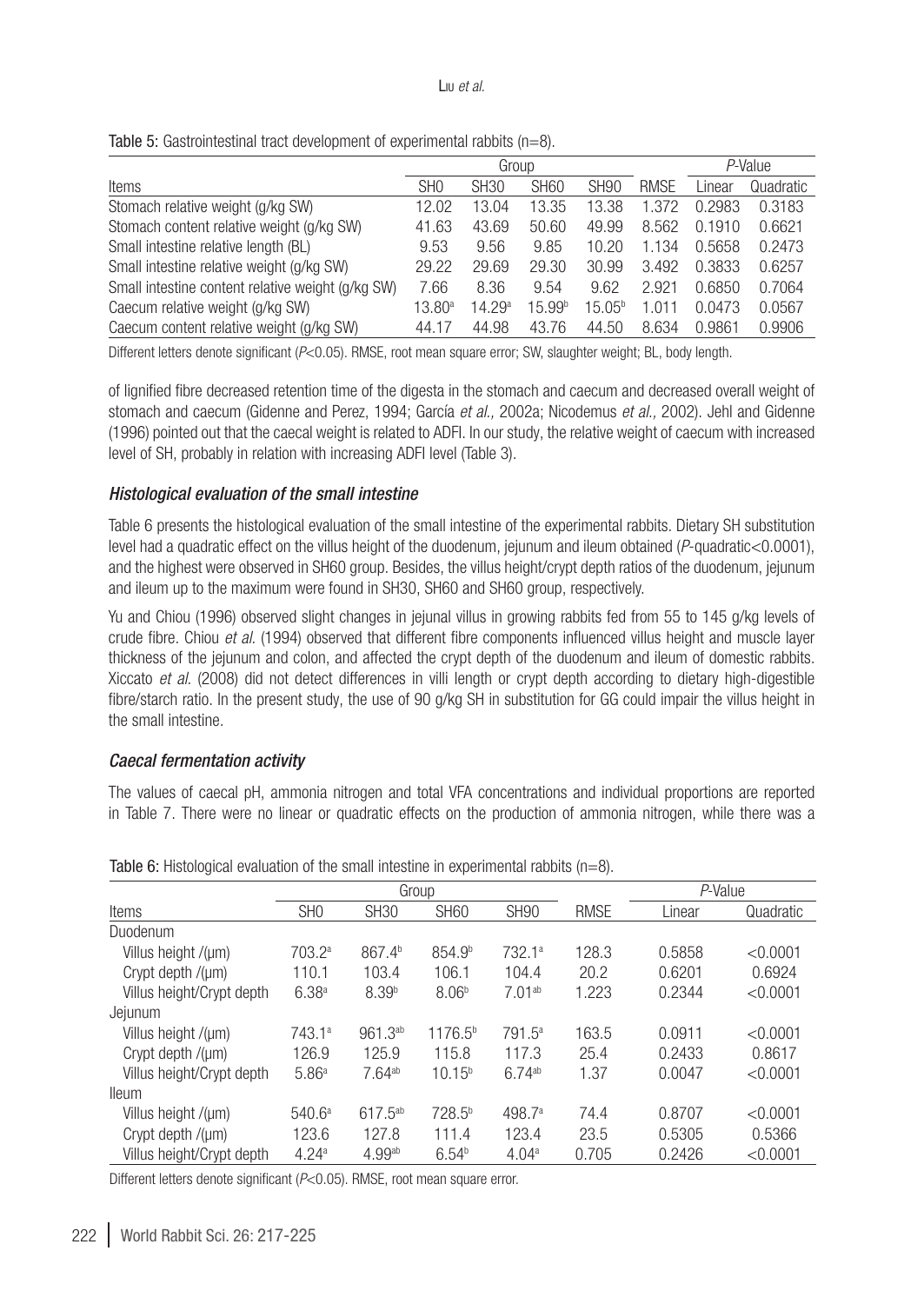#### Effect of sunflower hulls for rabbit

|                               |                    |                     | Group              |                    |             | P-Value |           |
|-------------------------------|--------------------|---------------------|--------------------|--------------------|-------------|---------|-----------|
| Items                         | SH <sub>0</sub>    | SH <sub>30</sub>    | SH <sub>60</sub>   | <b>SH90</b>        | <b>RMSE</b> | Linear  | Quadratic |
| Caecal content pH             | 6.41 <sup>b</sup>  | 6.08 <sup>a</sup>   | 6.14 <sup>a</sup>  | 6.26ab             | 0.196       | 0.2182  | 0.0032    |
| Ammonia nitrogen (mmol/L)     | 36.37              | 44.63               | 40.32              | 44.40              | 15.17       | 0.3576  | 0.4316    |
| Total VFA (mmol/L)            | 71.11 <sup>a</sup> | 74.77 <sup>b</sup>  | 76.24 <sup>b</sup> | 76.98 <sup>b</sup> | 3.787       | 0.0460  | 0.2940    |
| Acetic (mmol/100 mmol VFA)    | 78.46 <sup>a</sup> | 83.51 <sup>ab</sup> | 85.22 <sup>b</sup> | 86.56 <sup>b</sup> | 6.718       | 0.0088  | 0.8173    |
| Propionic (mmol/100 mmol VFA) | 8.08 <sup>b</sup>  | 7.07 <sup>b</sup>   | 5.84 <sup>a</sup>  | 5.07 <sup>a</sup>  | 1.812       | 0.0031  | 0.2091    |
| Butyric (mmol/100 mmol VFA)   | 16.31 <sup>b</sup> | 14.86 <sup>ab</sup> | $12.53^{ab}$       | 9.71a              | 5.112       | 0.0132  | 0.7116    |

Table 7: Caecal fermentation activity of experimental rabbits (n=8).

Different letters denote significant (*P*<0.05). RMSE, root mean square error; VFA, volatile fatty acids.

quadratic effect on the pH of caecum content (*P*-quadratic=0.0032), and the lowest was 6.08 in the SH30 group. The total VFAs increased linearly with increasing SH level in diets (from 71.11 to 76.98 mmol/L; *P*-linear=0.0460), and when dietary SH increased, the proportion of acetate tended to increase (*P*-linear=0.0088), while the proportions of propionic and butyric were decreased (*P*-linear=0.0031 and *P*-linear=0.0132, respectively).

Carabaño *et al.* (2009) found that increased availability of a fermentable substrate could decrease the utilisation of protein for energy purposes while promoting microbial protein synthesis, thus reducing the ammoniacal nitrogen level in the caecum. In the present trial, the concentration of ammoniacal nitrogen in the caecal content was not linearly or quadratically affected by dietary SH. Both VFA levels and the pH of caecal contents, which can be taken as indicators of fermentative activity, change according to the nature of the fibre ingested. VFAs are the end products of microbial fermentation (Bellier and Gidenne, 1996), playing an important role in the aetiology of digestive disturbances (Gidenne, 1997), and their levels are lower with high lignin fibre and higher with high pectin fibre (García *et al.,* 2000), with the latter also having the tendency to decrease the pH of caecal contents (García *et al.,* 2002b). Meanwhile, Bellier and Gidenne (1996) found an increase of VFA concentration in caecum of rabbits fed a high-fibre diet. García *et al.* (2002b) reported that acetate increased and butyrate decreased when increasing dietary NDF, whereas propionate was positively correlated with the dietary content in uronic acids. In the present work, the production of acetic increased with increasing SH inclusion level, which might be due to the increasing level of NDF, as shown in Table 2 (351, 361, 370 and 389 g NDF/kg in SH0, SH30, SH60 and SH90 group, respectively). García *et al.* (2002a) showed that caecal pH is negatively related to dietary digestible NDF concentrations. Besides, lower pH were associated with higher total VFA concentration, while VFA are the main source of H+ in the caecal contents (De Blas *et al.,* 1999). Thus, the higher NDF level in SH than GG (787 *vs*. 472 g NDF/kg in SH and GG, respectively; Table 1) should explain the caecal pH values in this study.

|                         |                 |             | Group       |             |             | P-Value |           |
|-------------------------|-----------------|-------------|-------------|-------------|-------------|---------|-----------|
| Items                   | SH <sub>0</sub> | <b>SH30</b> | <b>SH60</b> | <b>SH90</b> | <b>RMSE</b> | Linear  | Quadratic |
| Carcass traits          |                 |             |             |             |             |         |           |
| Slaughter weight (g)    | 2956            | 2948        | 2890        | 2871        | 120.0       | 0.1078  | 0.9010    |
| Hot carcass weight (g)  | 1526            | 1499        | 1495        | 1486        | 77.7        | 0.6649  | 0.7523    |
| Dressing percentage (%) | 51.6            | 50.9        | 51.7        | 51.8        | 1.59        | 0.1433  | 0.7808    |
| 24 h Drip $loss (\%)$   | 9.3             | 9.0         | 9.2         | 9.8         | 2.42        | 0.1132  | 0.9879    |
| LL characteristics      |                 |             |             |             |             |         |           |
| pH(45 min)              | 6.68            | 6.66        | 6.71        | 6.63        | 0.128       | 0.6246  | 0.4137    |
| pH (24 h)               | 5.60            | 5.59        | 5.65        | 5.59        | 0.075       | 0.6374  | 0.1665    |
| Shear force (kg.f)      | 2.53            | 2.54        | 2.55        | 2.50        | 0.176       | 0.9156  | 0.6363    |
| Ľ                       | 32.65           | 35.83       | 34.68       | 34.44       | 2.676       | 0.2674  | 0.8290    |
| $a^*$                   | 32.74           | 32.74       | 32.78       | 31.26       | 3.070       | 0.8066  | 0.2456    |
| $h^*$                   | 8.14            | 7.48        | 8.75        | 8.23        | 1.436       | 0.5340  | 0.2606    |

| Table 8: Carcass traits and meat qualities of experimental rabbits $(n=8)$ . |  |
|------------------------------------------------------------------------------|--|
|------------------------------------------------------------------------------|--|

RMSE, root mean square error; LL, *Longissimus lumborum;* L\*, lightness; a\*, redness; b\*, yellowness.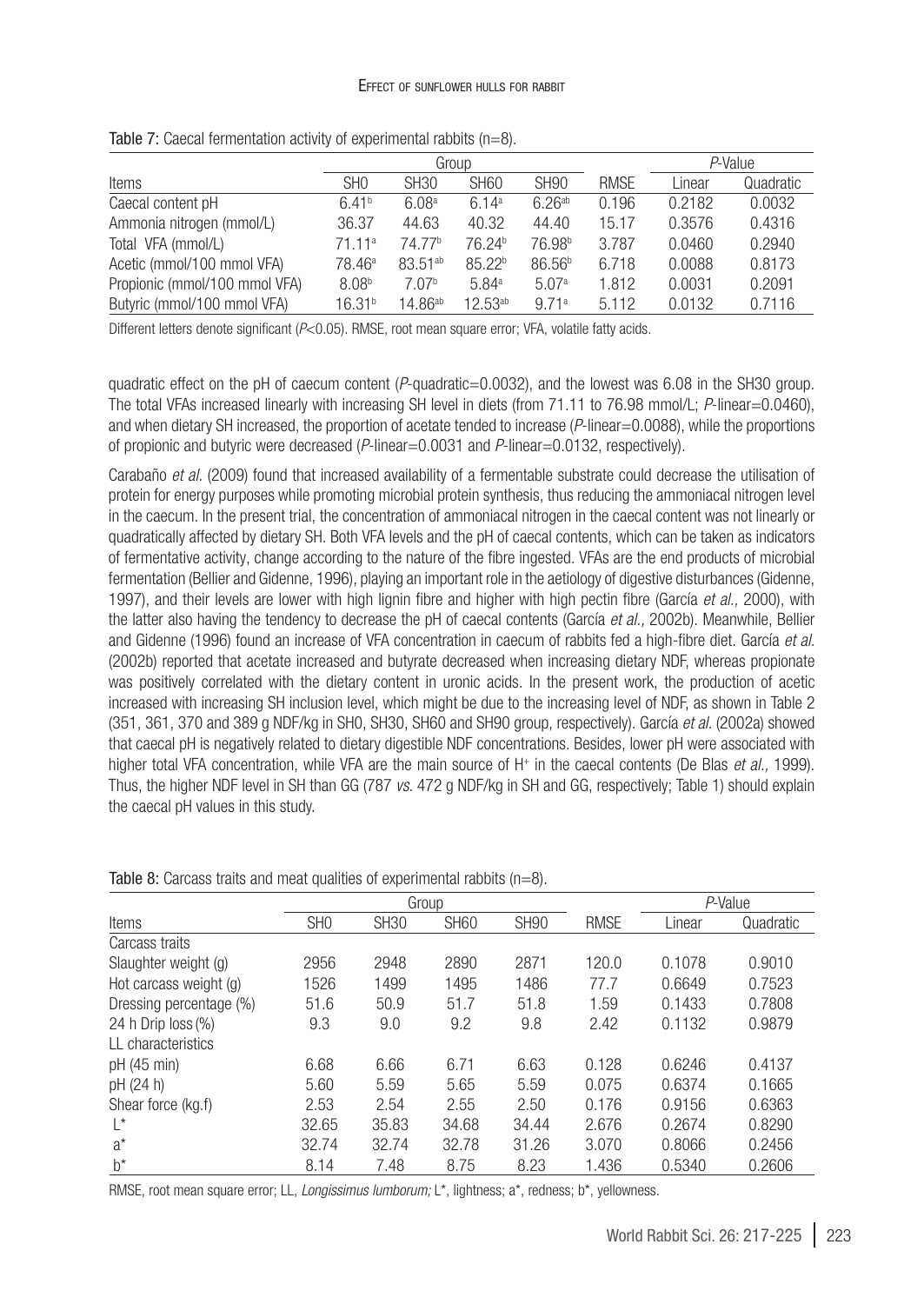#### *Carcass traits and meat qualities*

The hot carcass weight, dressing percentage and 24 h drip loss were similar among the 4 groups. Likewise, the pH (45 min), pH (24 h), shear force and sensory traits  $(L^*, a^*, b^*)$  of LL muscles were not affected by the inclusion of SH in the diet (Table 8).

The effect of diet composition on carcass and meat quality has been a matter of some investigation. In order to find less expensive raw materials and alternatives to cereal grains, some fibre sources, such as sugar beet pulp (García *et al.,* 1993; Margüenda *et al.,* 2012) or olive pomaces (Bosco *et al.,* 2012), have been tested at different levels of inclusion. All these studies found that the lower levels (5 to 15%) of supplementation showed little or no positive effects on growth performance, dressing percentage or meat characteristics such as tenderness, drip loss and colour. Our results are not surprising, as feeding treatments hardly affect slaughter results and carcass characteristics or meat traits, if animals fed *ad libitum* balanced diets and with minor differences in final body weight are recorded (Xiccato, 1999; Hernández, 2008).

## CONCLUSION

For fattening rabbits, the use of 60 g/kg SH in substitution for GG (DE 8.72 MJ/kg, DP 118 g/kg, DP to DE ratio 13.53 g/MJ; as-fed basis) has no adverse effects on the growth performance, carcass traits and meat qualities, CTTAD of nutrients, gastrointestinal tract development and caecal fermentation. SH could thus be considered as an interesting fibre source for the fattening rabbit, which has a low level of soluble and/or fermentable fibre content. However, SH has a lower DE content than GG, which leads to a higher feed intake and impaired feed efficiency.

Acknowledgement: This study was supported by the earmarked fund for Modern Agro-industry Technology Research System (CARS-43-B-1) and Funds of Shandong "Double Tops" Programme.

## **REFERENCES**

- Association of Official Analytical Chemists (AOAC). 2005. *Official methods of analyses. 18*th *ed. AOAC, Maryland, USA.*
- Arija I., Brenes A., Viveros A., Elites R. 1998. Effects of inclusion of full-fat sunflower kernels and hulls in diets for growing broiler chickens. *Anim. Feed Sci.Technol., 70: 137-149. [https://doi.org/10.1016/S0377-8401\(97\)00077-1](https://doi.org/10.1016/S0377-8401(97)00077-1)*
- Bellier R., Gidenne T. 1996. Consequence of reduced fiber intake on digestion, rate of passage and caecal microbial activity in the young rabbit. *Br. J. Nutr., 75: 353-363. <https://doi.org/10.1079/BJN19960139>*
- Bosco D., Mourvaki E., Cardinali R., Servili M., Sebastiani B., Ruggeri S., Mattioli S., Taticchi A., Esposto S., Castellini C. 2012. Effect of dietary supplementation with olive pomaces on the performance and meat quality of growing rabbits. *Meat Sci., 92: 783-788. <https://doi.org/10.1016/j.meatsci.2012.07.001>*
- Carabaño R., García J., De Blas J.C. 2001. Effect of fiber source on ileal apparent digestibility of non-starch polysaccharides in rabbits. *Anim. Sci., 72: 343-350.*
- Carabaño R., Villamide M.J., García J., Nicodemus N., Llorente A., Chamorro S., Menoyo D., García-Rebollar P., García-Ruiz A.I., De Blas J.C. 2009. New concepts and objectives for protein amino acid nutrition in rabbits. *World Rabbit Sci., 17: 1-14. <https://doi.org/10.4995/wrs.2009.664>*
- Chiou P.W.S., Yu B., Lin C. 1994. Effect of different components of dietary fiber on the intestinal morphology of domestic rabbits. *Comp. Biochem. Physi. A., 108: 629-638. [https://doi.org/10.1016/0300-9629\(94\)90349-2](https://doi.org/10.1016/0300-9629(94)90349-2)*
- De Blas C., García J., Carabaño R. 1999. Role of fiber in rabbit diets. Ann. Zoo., 48: 3-13. https://doi.org/10.1051/ diets. *Ann. Zoo., 48: 3-13. [https://doi.org/10.1051/](https://doi.org/10.1051/animres:19990101) [animres:19990101](https://doi.org/10.1051/animres:19990101)*
- Fortun-Lamothe L., Boullier S. 2007. A review on the interactions between gut microflora and digestive mucosal immunity. Possible ways to improve the health of rabbits. *Livest. Prod. Sci., 107: 1-18.<https://doi.org/10.1016/j.livsci.2006.09.005>*
- García G., Gálvez J.F., De Blas C. 1993. Effect of substitution of sugarbeet pulp for barley in diets for finishing rabbits on growth performance and on energy and nitrogen efficiency. *J. Anim. Sci., 71: 1823-1830. <https://doi.org/10.2527/1993.7171823x>*
- García J., Villamide J., De Blas C. 1996. Energy, protein and fiber digestibility of sunflower hulls, olive leaves and NaOH-treated barley straw for rabbits. *World Rabbit Sci., 4: 205-209. <https://doi.org/10.4995/wrs.1996.296>*
- García J., Carabaño R., De Blas C. 1999. Effect of fiber source on cell wall digestibility and rate of passage in rabbits. *J. Anim. Sci. 77: 898-905.<https://doi.org/10.2527/1999.774898x>*
- García J., Carabaño R., Perez-Alba L., De Blas J.C. 2000. Effect of fiber source on caecal fermentation and nitrogen recycled through cecotrophy in rabbits. *J. Anim. Sci. 78, 638-646. <https://doi.org/10.2527/2000.783638x>*
- García J., Gidenne T., Falcão-e-Cunha L., De Blas C. 2002a. Identification of the main factors that influence caecal fermentation traits in growing rabbits. *Anim. Res., 51: 165- 173. <https://doi.org/10.1051/animres:2002011>*